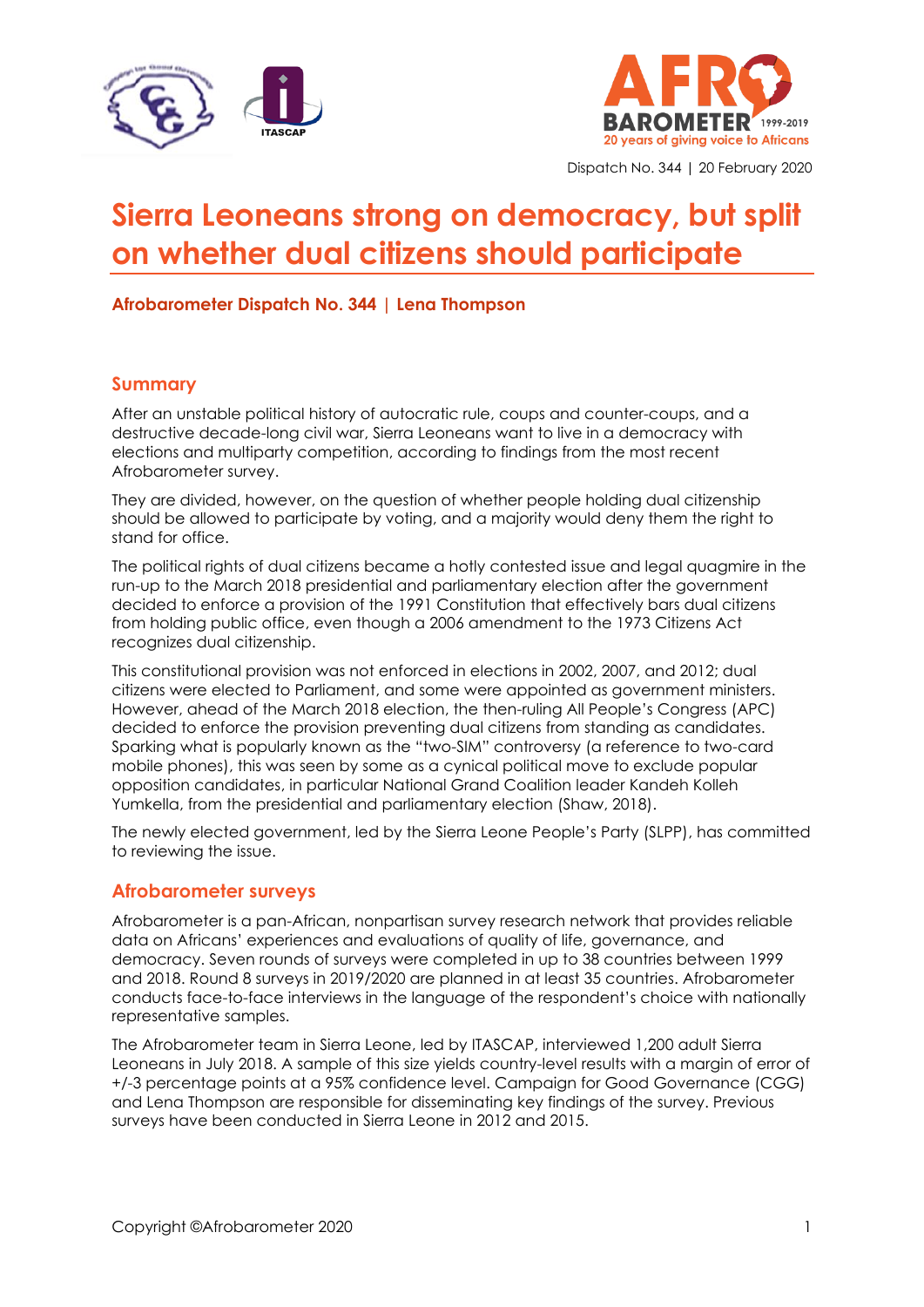

# **Key findings**

- Most Sierra Leoneans hold favourable views of their democracy:
	- o Large majorities support democracy (84%) and reject authoritarian alternatives such as one-man rule (86%), one-party rule (85%), and military rule (71%).
	- o Three-quarters of Sierra Leoneans describe the country as "a full democracy" (29%) or "a democracy with minor problems" (45%).
	- o Two-thirds (66%) of citizens say they are "fairly satisfied" or "very satisfied" with the way democracy works in the country.
- Citizens are also largely satisfied with their elections:
	- o Close to nine out of 10 respondents (87%) support elections as the best way to choose their leaders.
	- o Almost three-quarters (73%) say the National Electoral Commission performs its duties in an impartial manner.
	- o Eight out of 10 citizens say the 2018 election was "completely free and fair" (55%) or "free and fair with minor problems" (26%).
- But they are split when it comes to the political rights of dual citizens:
	- o Half (49%) of Sierra Leoneans say dual citizens should be allowed to vote, but almost as many (45%) disagree.
	- o A majority (56%) of Sierra Leoneans say dual citizens should not be allowed to stand for elected office.

## **Views on democracy**

Sierra Leoneans express solid support for democracy. Large majorities prefer democracy over other political systems (84%) and reject authoritarian alternatives such as one-man rule (86%), one-party rule (85%), and military rule (71%) (Figure 1).





#### *Respondents were asked:*

*Which of these three statements is closest to your own opinion? (% who choose Statement 1) Statement 1: Democracy is preferable to any other kind of government.*

*Statement 2: In some circumstances, a non-democratic government can be preferable. Statement 3: For someone like me, it doesn't matter what kind of government we have.*

*There are many ways to govern a country. Would you disapprove or approve of the following alternatives? (% who "disapprove" or "strongly disapprove")* 

*Only one political party is allowed to stand for election and hold office.*

*The army comes in to govern the country.*

*Elections and Parliament are abolished so that the president can decide everything.*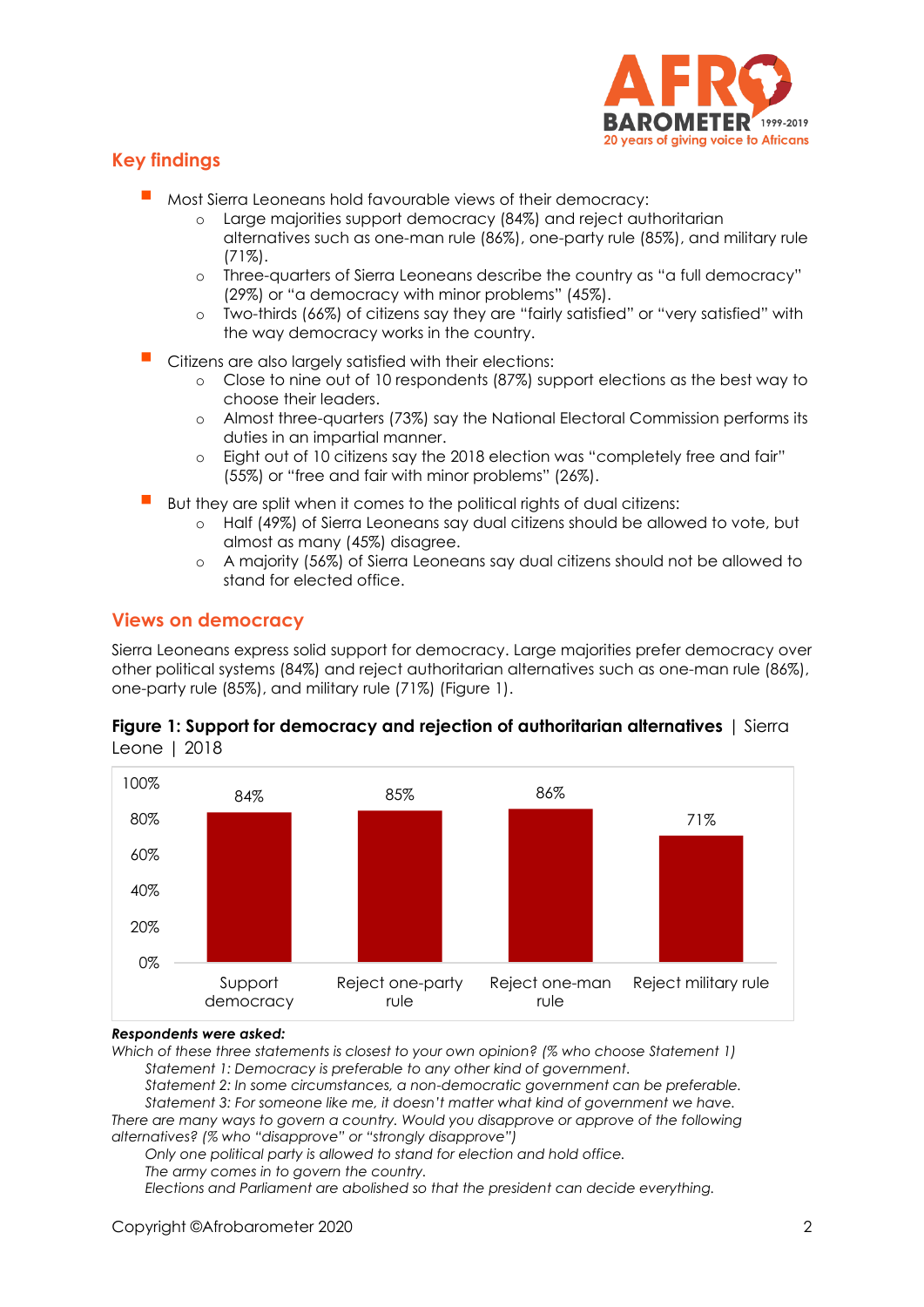

In Afrobarometer surveys since 2012, a large majority of Sierra Leoneans have consistently supported elections as the best way to choose their leaders. Close to nine in 10 citizens (87%) "agree" or "agree very strongly" that political leaders should be chosen through regular, open, and honest elections, a marginal decline compared to 2015 (Figure 2).



**Figure 2: Support for elections** │ Sierra Leone │ 2012-2018

*Respondents were asked: Which of the following statements is closest to your view? Statement 1: We should choose our leaders in this country through regular, open, and honest elections.*

*Statement 2: Since elections sometimes produce bad results, we should adopt other methods for choosing this country's leaders.*

*(% who "agree" or "agree very strongly" with each statement)*

In line with their strong rejection of one-party rule, six in 10 citizens (62%) support the view that many political parties are needed to make sure that Sierra Leoneans have real choices in who governs them (Figure 3). One in three (36%) believe it is not necessary to have many political parties in the country as they create division and confusion.



**Figure 3: Support for multiparty democracy** │ Sierra Leone │ 2018

*Respondents were asked: Which of the following statements is closest to your view? Statement 1: Political parties create division and confusion; it is therefore unnecessary to have many political parties in Sierra Leone.*

*Statement 2: Many political parties are needed to make sure that Sierra Leoneans have real choices in who governs them.*

*(% who "agree" or "agree very strongly" with each statement)*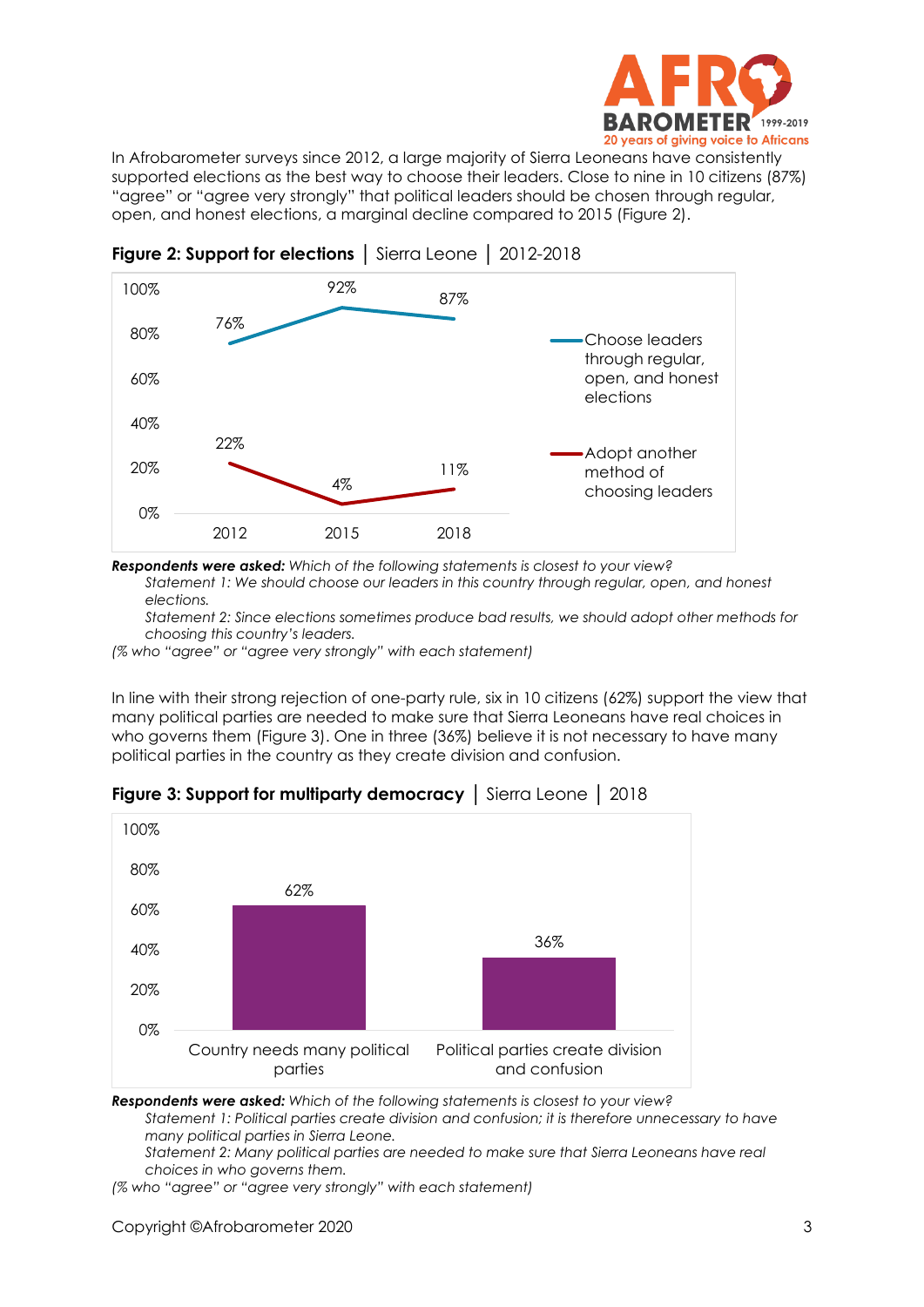

Sierra Leone is a healthy democracy in the eyes of its citizens. Three-quarters of respondents describe the country as "a full democracy" (29%) or "a democracy with minor problems" (45%), while only two in 10 say it is "not a democracy" (6%) or is "a democracy with major problems" (16%) (Figure 4).

Two-thirds (66%) of citizens say they are "fairly satisfied" or "very satisfied" with the way democracy works in the country.



# **Figure 4: Assessment of the country's democracy** │ Sierra Leone │ 2018

*Respondents were asked:*

*In your opinion, how much of a democracy is Sierra Leone today? Overall, how satisfied are you with the way democracy works in Sierra Leone?*

Sierra Leoneans exhibit high confidence in the work of the National Electoral Commission (NEC). Almost three-quarters (73%) believe that the NEC performs its duties as "a neutral body guided only by law," including almost half (49%) who "agree very strongly" with this view. Two in 10 (21%) say the electoral commission makes decisions that favour particular interests (Figure 5).



**Figure 5: Is the National Electoral Commission neutral?** │ Sierra Leone │ 2018

*Respondents were asked: Which of the following statements is closest to your view?* 

*Statement 1: The National Electoral Commission, or NEC, performs its duties as a neutral body guided only by law.*

*Statement 2: The National Electoral Commission, or NEC, makes decisions that favour particular people, parties, or interests.*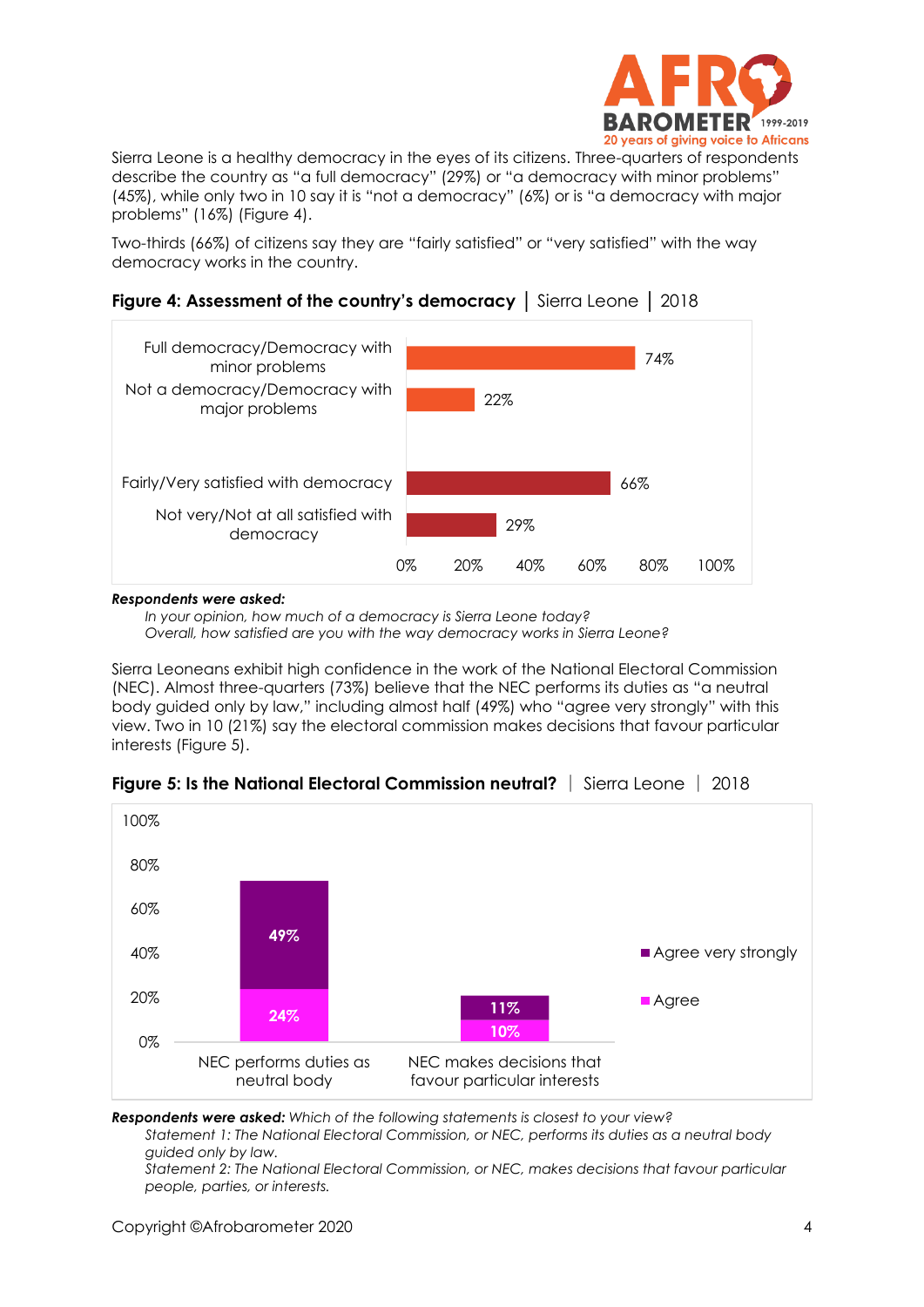

Eight in 10 citizens say the 2018 election was "completely free and fair" (55%) or "free and fair with minor problems" (26%). Only one in 10 describe it as "free and fair with major problems" (6%) or "not free and fair" (7%) (Figure 6).



**Figure 6: Freeness and fairness of most recent election** │ Sierra Leone │ 2018

*Respondents were asked: On the whole, how would you rate the freeness and fairness of the last national election, held in 2018?* 

# **Should dual citizens be allowed to vote and stand for election?**

In the wake of the 2018 election dispute over the participation of dual citizens, the newly elected SLPP government has committed to reviewing the issue. But a majority (56%) of Sierra Leoneans say that dual citizens should not be allowed to stand for election (Figure 7). Close to four in 10 (37%) think they should be allowed to run for office.

Citizens are more evenly divided on whether dual citizens should be allowed to vote – 49% say they should, while 45% think otherwise (Figure 8).



#### **Figure 7: Should dual citizens be allowed to stand for election?** │ Sierra Leone │ 2018

*Respondents were asked:* Do you agree or disagree with the following statement: *Persons that hold citizenship of Sierra Leone and that of another country should be allowed to stand for elected office during elections in this country?*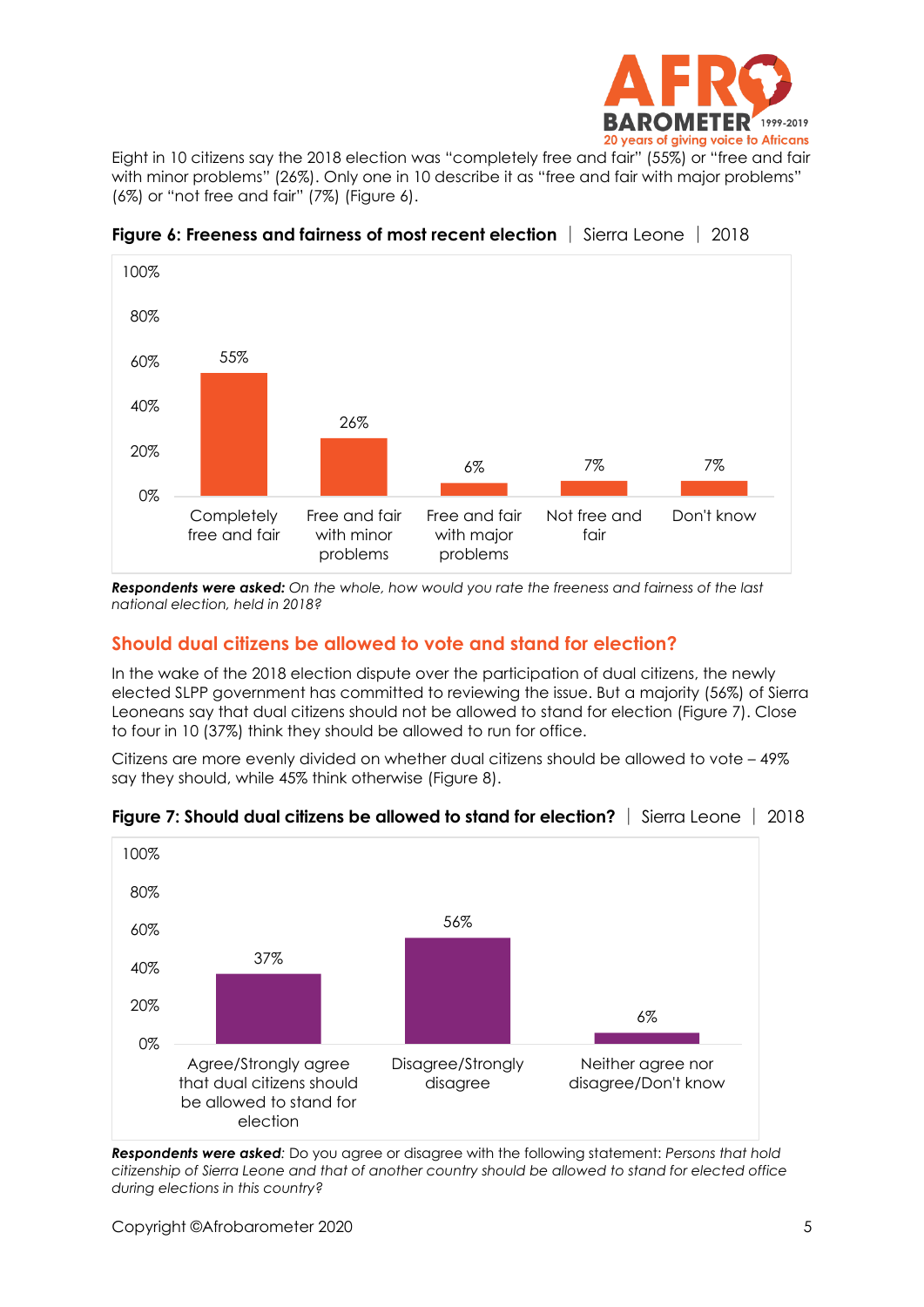





*Respondents were asked: Do you agree or disagree with the following statement: Persons that hold citizenship of Sierra Leone and that of another country should be allowed to vote in general elections in this country?*

The call for dual citizens not to be allowed to stand for political office is more pronounced in the Western and Eastern regions (66% and 58%, respectively) and is weakest in the South (50%) and North (52%) (Figure 9). But views on whether dual citizens should be allowed to vote are similar across regions.





**|** by region | Sierra Leone | 2018

*Respondents were asked: Do you agree or disagree with the following statement:* 

*Persons that hold citizenship of Sierra Leone and that of another country should be allowed to vote in general elections in this country?*

*Persons that hold citizenship of Sierra Leone and that of another country should be allowed to stand for elected office during elections in this country?*

*(% who "disagree" or "strongly disagree" with each statement)*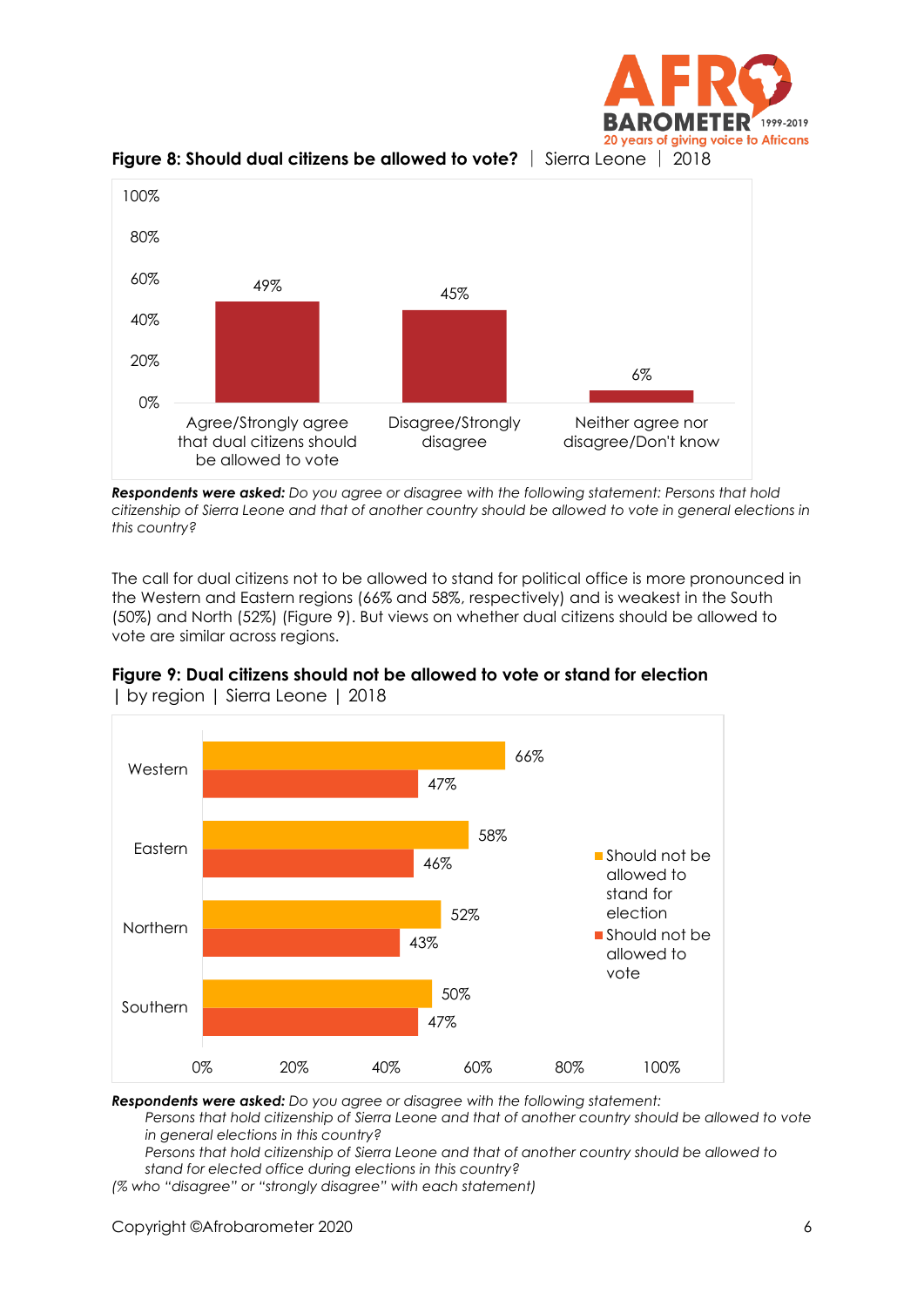

Despite the newly elected government's promise to review the law governing electoral participation by dual citizens, few members of Parliament have publicly expressed support for the proposed review (Mansaray, 2020). Perhaps not surprisingly, the opinion that dual citizens should not be allowed to stand for election is more widely shared by Sierra Leoneans who "feel close to" the APC (66%), but it also the majority view among adherents of the SLPP (59%) and of other parties (54%) (Figure 10). Opposition to allowing dual citizens to vote shows a similar pattern among supporters of the APC (54%), SLPP (52%), and other parties (46%).

#### **Figure 10: Dual citizens should not be allowed to vote or stand for elections**



│ by political party affiliation │ Sierra Leone │2018

#### *Respondents were asked:*

*Do you agree or disagree with the following statements:*

*Persons that hold citizenship of Sierra Leone and that of another country should be allowed to vote in general elections in this country?*

*Persons that hold citizenship of Sierra Leone and that of another country should be allowed to stand for elected office during elections in this country?*

*(% who "disagree" or "strongly disagree" with each statement)*

*Do you feel close to any particular political party? (If "yes":) Which party is that? (Figure excludes respondents who say they do not feel close to any political party.)*

# **Conclusion**

The Afrobarometer Round 7 survey in Sierra Leone shows strong support for and satisfaction with the country's democracy, including support for multiparty competition and high confidence in the neutrality of the National Electoral Commission. But citizens are split on whether dual citizens should be allowed to vote, and a majority say they should not be allowed to stand for elected office. Opposition to electoral candidacies by dual citizens is widespread among all political parties. This issue of dual citizens' political rights – the two-SIM controversy – should be clarified in time for the next elections in 2023.

> Do your own analysis of Afrobarometer data – on any question, for any country and survey round. It's easy and free at www.afrobarometer.org/online-data-analysis.